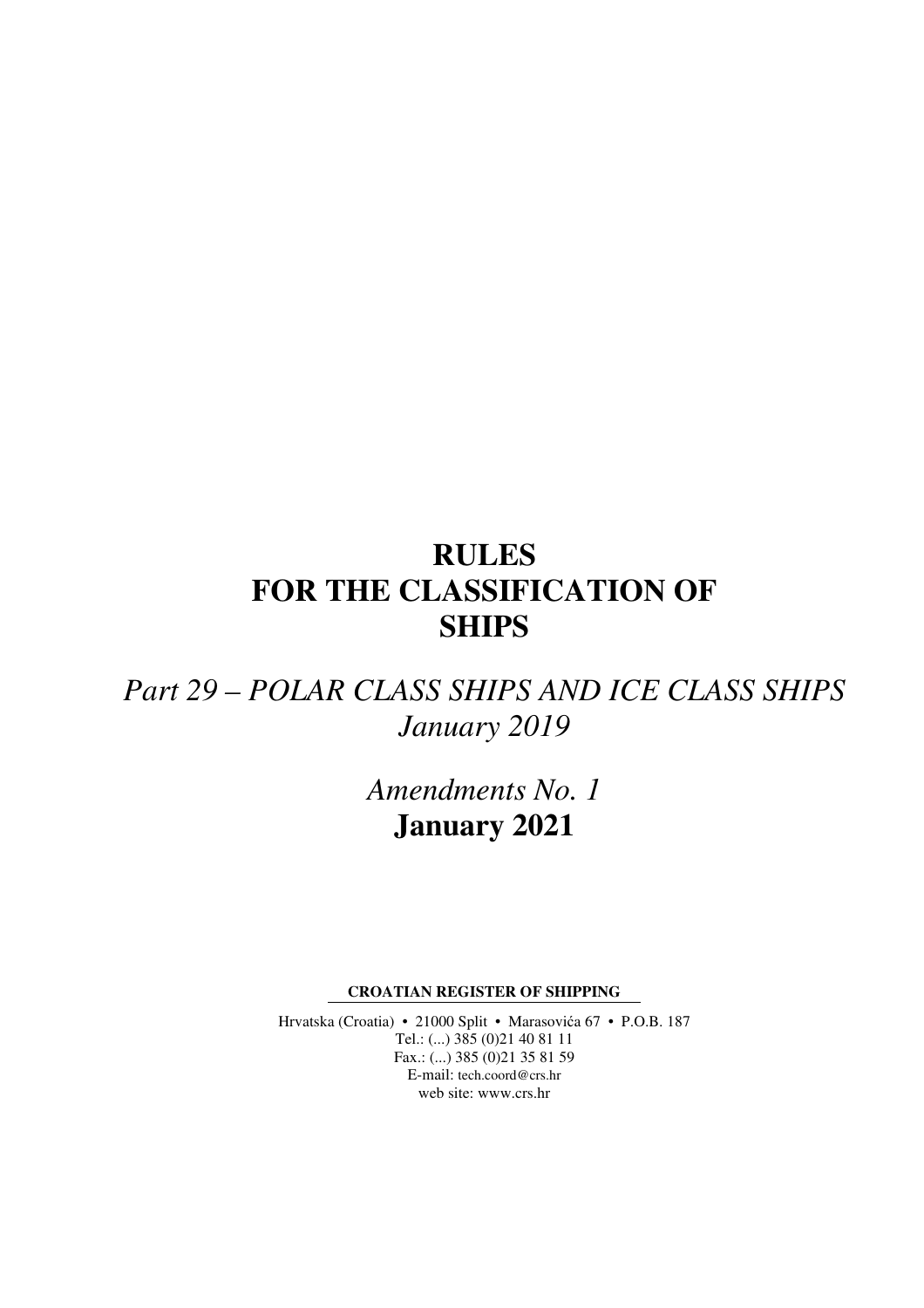By the decision of the General Committee of Croatian Register of Shipping,

#### Amendments No. 1 to the **RULES FOR THE CLASSIFICATION OF SHIPS**  Part 29 – POLAR CLASS SHIPS AND ICE CLASS SHIPS

have been adopted on 22nd December 2020 and shall enter into force on 1st January 2021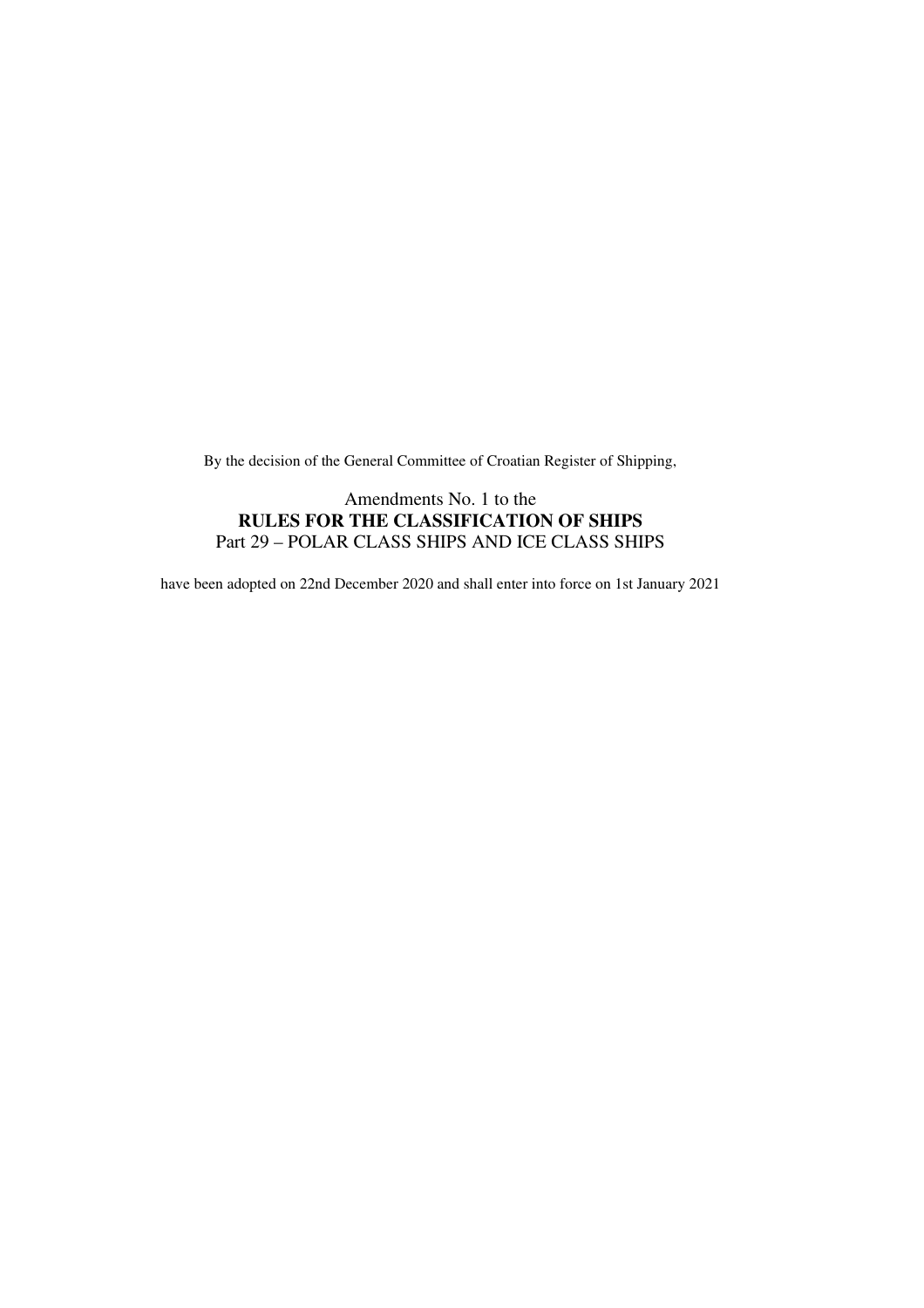## **INTRODUCTORY NOTES**

These amendments shall be read together with the requirements in the Rules for the Classification of Ships, Part 29 – Polar Class Ships and Ice Class Ships, edition January 2019.

Table 1 contains review of amendments, where items changed or added in relating to previous edition are given, with short description of each modification or addition. All major changes throughout the text are shaded.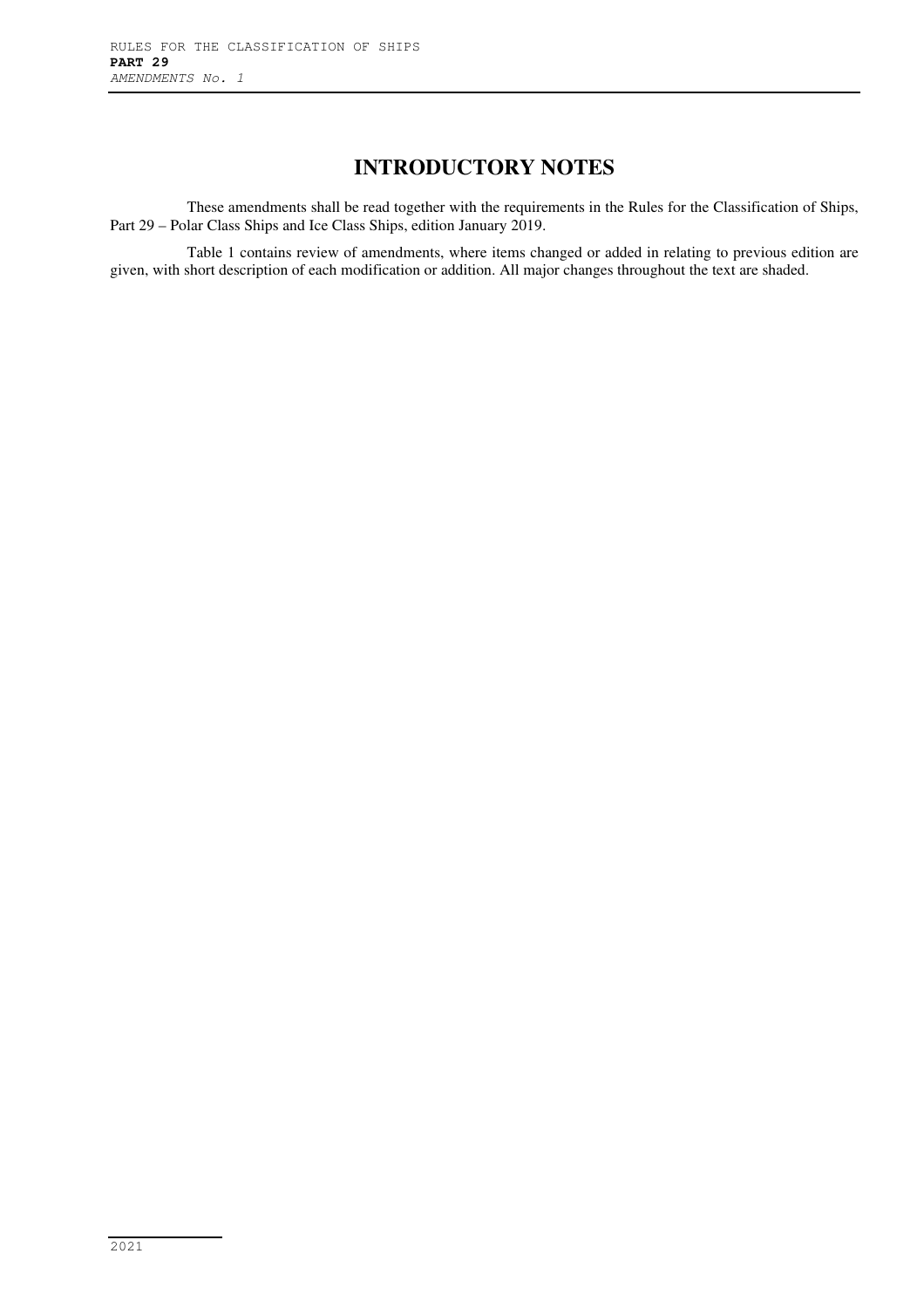| This Part of the Rules includes the requirements of the following international Organisations:                                             |                                                                                                                                    |  |  |  |  |  |  |
|--------------------------------------------------------------------------------------------------------------------------------------------|------------------------------------------------------------------------------------------------------------------------------------|--|--|--|--|--|--|
|                                                                                                                                            | <b>International Maritime Organization (IMO)</b>                                                                                   |  |  |  |  |  |  |
| <b>Conventions:</b>                                                                                                                        | International Convention for the Safety of Life at Sea 1974 (SOLAS 1974), Ch. XIV, as adopted by resolution<br>MSC.386(94)         |  |  |  |  |  |  |
| Codes:                                                                                                                                     | International Code for Ships Operating in Polar Waters (Polar Code), as adopted by resolutions MSC.385(94)<br>and MEPC.264(68)     |  |  |  |  |  |  |
| Circulars:                                                                                                                                 | MSC/Circ.504, MSC.1/Circ.1519                                                                                                      |  |  |  |  |  |  |
| <b>International Association of Classification Societies (IACS)</b>                                                                        |                                                                                                                                    |  |  |  |  |  |  |
| <b>Unified Requirements (UR):</b><br>I1 (Rev.2, 2016), <b>I2 (Rev.4, 2019)</b> , <b>I3 (Rev.1, Corr.1, 2007)</b> , <b>S6 (Rev.9, 2018)</b> |                                                                                                                                    |  |  |  |  |  |  |
| Other requirements:                                                                                                                        | Finnish-Swedish Ice Class Rules, 2017<br>Guidelines for the Application of the Finnish - Swedish Ice Class Rules, 14 November 2017 |  |  |  |  |  |  |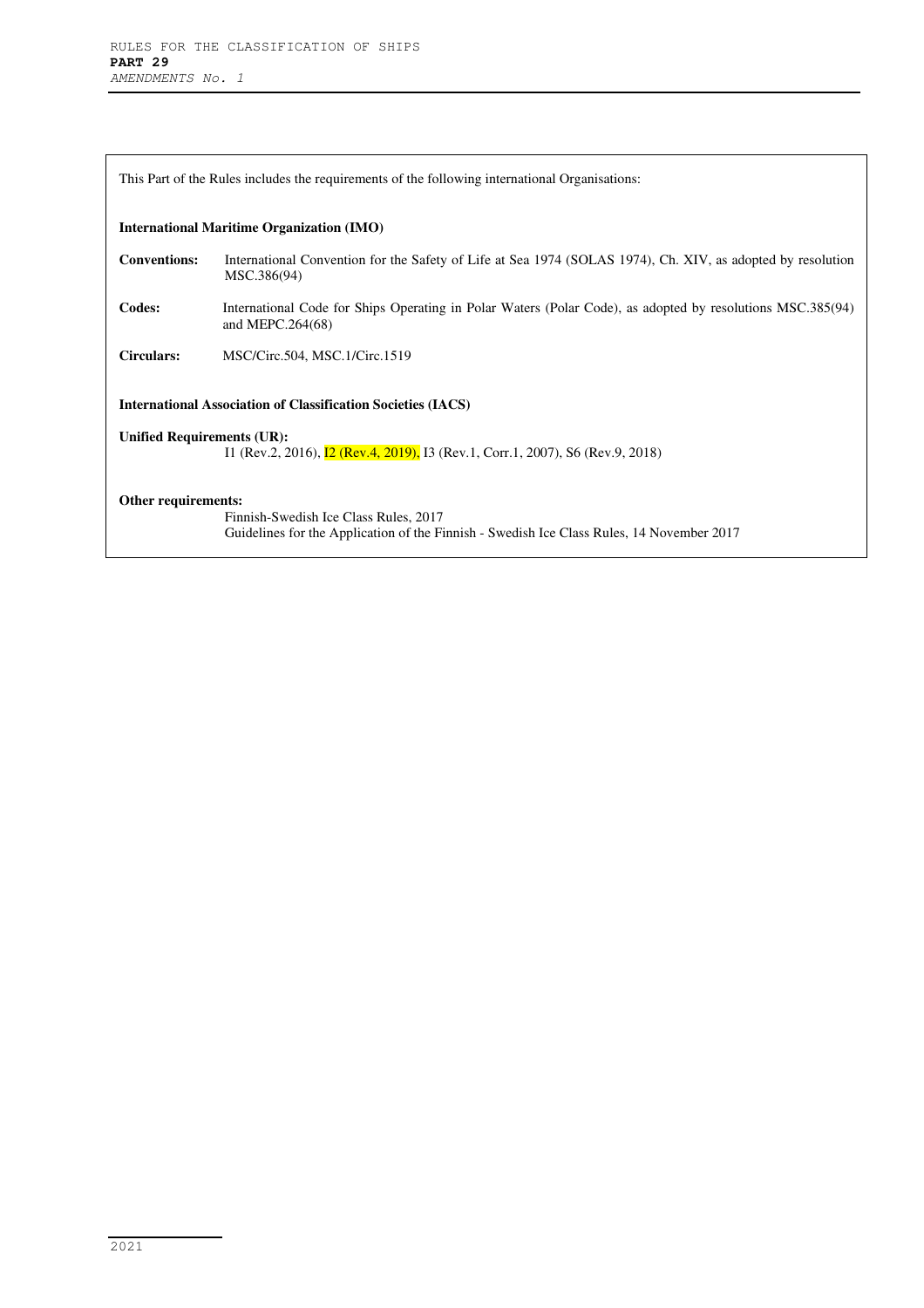# **TABLE 1 – REVIEW OF AMENDMENTS**

This review comprises amendments in relation to the Rules for the Classification of Ships, Part 29 – Polar Class Ships and Ice Class Ships, edition January 2019.

| <b>ITEM</b>                                          | <b>DESCRIPTION OF THE AMENDMENTS</b>                      |  |  |  |  |  |  |
|------------------------------------------------------|-----------------------------------------------------------|--|--|--|--|--|--|
| <b>SECTION 1 - GENERAL</b>                           |                                                           |  |  |  |  |  |  |
| item 1.2.27                                          | is added                                                  |  |  |  |  |  |  |
| item 1.2.28                                          | is added                                                  |  |  |  |  |  |  |
| <b>SECTION 2 - MATERIALS AND WELDING</b>             |                                                           |  |  |  |  |  |  |
| <b>Table 2.1.1</b>                                   | is amended                                                |  |  |  |  |  |  |
| Table 2.1.4                                          | is amended                                                |  |  |  |  |  |  |
| <b>SECTION 3 - SHIP STRUCTURE AND HULL EQUIPMENT</b> |                                                           |  |  |  |  |  |  |
| Figure 3.2.1.1                                       | is amended                                                |  |  |  |  |  |  |
| item 3.2.1.4                                         | is amended                                                |  |  |  |  |  |  |
| item 3.2.1.7                                         | is amended                                                |  |  |  |  |  |  |
| item 3.3.2.1.3                                       | is amended                                                |  |  |  |  |  |  |
| item 3.3.2.1.4                                       | is amended                                                |  |  |  |  |  |  |
| item 3.3.2.2.1                                       | is amended                                                |  |  |  |  |  |  |
| item 3.9.2.1                                         | is amended                                                |  |  |  |  |  |  |
| Figure 3.9.2.1-1                                     | is replaced                                               |  |  |  |  |  |  |
| Figure 3.9.2.1-2                                     | title of the figure is renamed and the figure is replaced |  |  |  |  |  |  |
| item 3.9.3.1                                         | is amended                                                |  |  |  |  |  |  |
| item 3.9.4.1                                         | is amended                                                |  |  |  |  |  |  |
| item 3.9.4.2                                         | is amended                                                |  |  |  |  |  |  |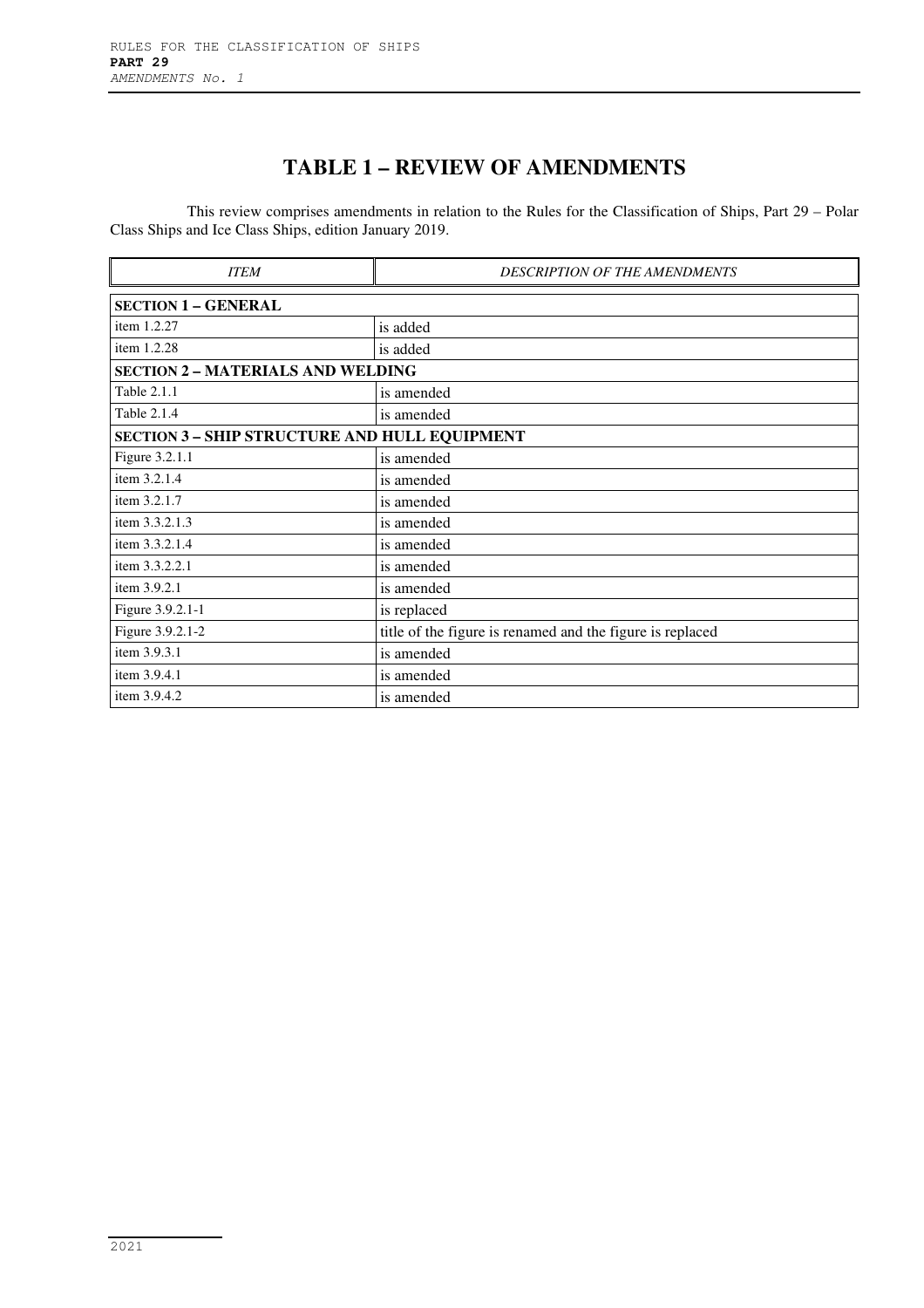### **1 GENERAL**

**Head 1.2 DEFINITIONS**, item 1.2.27 is added and should be read as follows:

**1.2.27 The length** *L<sub>UI</sub>* **is the distance, in [m], measured horizontally from the fore side of the stem at the intersection with the** upper ice waterline (UIWL) to the after side of the rudder post, or the centre of the rudder stock if there is no rudder post. *LUI* is not to be less than 96%, and need not be greater than 97%, of the extreme length of the upper ice waterline (UIWL) measured horizontally from the fore side of the stem. In ships with unusual stern and bow arrangement the length *LUI* will be specially considered.

**Head 1.2 DEFINITIONS**, item 1.2.28 is added and should be read as follows:

**1.2.28 The ship displacement** *D<sub>UI</sub>* is the displacement, in [kt], of the ship corresponding to the upper ice waterline (UIWL). Where multiple waterlines are used for determining the UIWL, the displacement is to be determined from the waterline corresponding to the greatest displacement.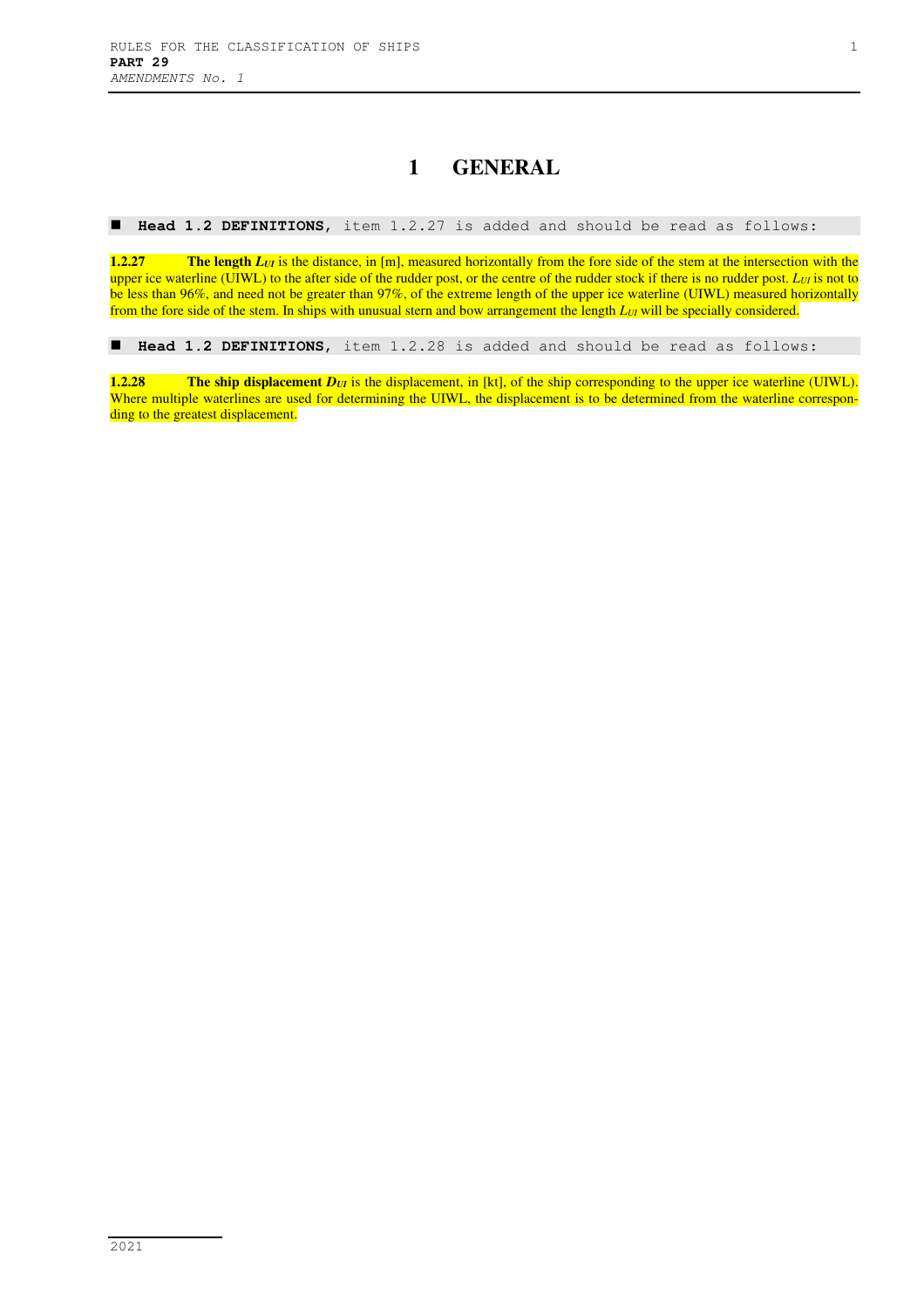# **2 MATERIALS AND WELDING**

 **Head 2.1 MATERIALS**, Table 2.1.1 Material classes for structural members has ben changed and should be read as follows:

|  | Table 2.1.1 - Material classes for structural members |  |
|--|-------------------------------------------------------|--|
|--|-------------------------------------------------------|--|

| <b>Structural members</b>                                                                                                                                                                                         |   |  |  |  |  |  |  |
|-------------------------------------------------------------------------------------------------------------------------------------------------------------------------------------------------------------------|---|--|--|--|--|--|--|
| Shell plating within the bow and bow intermediate icebelt hull areas (B, BIi)                                                                                                                                     | П |  |  |  |  |  |  |
| All weather and sea exposed SECONDARY and PRIMARY, as defined in Table 1.4.2.3 of the Rules of the<br><i>classification of ships, Part 2 – Hull, structural members outside 0.4 <math>L_{Ul}</math> amidships</i> |   |  |  |  |  |  |  |
| Plating materials for stem and stern frames, rudder horn, rudder, propeller nozzle, shaft brackets, ice skeg,<br>ice knife and other appendages subject to ice impact loads                                       |   |  |  |  |  |  |  |
| All inboard framing members attached to the weather and sea-exposed plating, including any contiguous<br>inboard member within 600 mm of the plating                                                              |   |  |  |  |  |  |  |
| Weather-exposed plating and attached framing in cargo holds of ships which by nature of their trade have<br>their cargo hold hatches open during cold weather operations                                          |   |  |  |  |  |  |  |
| All weather and sea exposed SPECIAL, as defined in Table 1.4.2.3 of the Rules of the classification of<br><i>ships, Part 2 – Hull, structural members within 0.2 <math>L_{U}</math> from FP</i>                   | H |  |  |  |  |  |  |

 **Head 2.1 MATERIALS**, Table 2.1.4 Steel grades for weather exposed plating has ben changed and should be read as follows:

| Thickness,<br>$t$ [mm]  | <b>Material class I</b> |    |                  | <b>Material class II</b> |              |                 |                  | <b>Material class III</b> |              |           |                  |           |                  |           |
|-------------------------|-------------------------|----|------------------|--------------------------|--------------|-----------------|------------------|---------------------------|--------------|-----------|------------------|-----------|------------------|-----------|
|                         | <b>PC1-5</b>            |    | <b>PC6&amp;7</b> |                          | <b>PC1-5</b> |                 | <b>PC6&amp;7</b> |                           | <b>PC1-3</b> |           | <b>PC4&amp;5</b> |           | <b>PC6&amp;7</b> |           |
|                         | <b>MS</b>               | HT | <b>MS</b>        | <b>HT</b>                | <b>MS</b>    | <b>HT</b>       | <b>MS</b>        | <b>HT</b>                 | <b>MS</b>    | <b>HT</b> | <b>MS</b>        | <b>HT</b> | <b>MS</b>        | <b>HT</b> |
| $t \leq 10$             | B                       | AH | B                | AH                       | B            | AH              | B                | AH                        | E            | ΕH        | E                | ΕH        | B                | AH        |
| $10 < t \le 15$         | B                       | AH | B                | AH                       | D            | DH              | B                | AH                        | E            | EН        | E                | ΕH        | D                | DH        |
| $15 < t \le 20$         | D                       | DН | B                | AH                       | D            | DH.             | B                | AH                        | E            | ΕH        | E                | ΕH        | D                | DH        |
| $20 < t \le 25$         | D                       | DH | B                | AH                       | D            | DH              | B                | AH                        | E            | EН        | E                | ΕH        | D                | DH        |
| $25 < t \leq 30$        | D                       | DH | B                | AH                       | E            | EH <sup>2</sup> | D                | DH                        | E            | EН        | E                | ΕH        | E                | ΕH        |
| $30 < t \leq 35$        | D                       | DH | B                | AH                       | E            | EΗ              | D                | DH                        | E            | EН        | E                | EH        | E                | <b>EH</b> |
| $35 < t \leq 40$        | D                       | DH | D                | DH                       | E            | ΕH              | D                | DH                        | Ø            | FH        | E                | ΕH        | E                | EH        |
| $40 < t \le 45$         | E                       | EН | D                | DH                       | E            | ΕH              | D                | DH                        | Ø            | FH        | E                | ΕH        | E                | EН        |
| $45 < t \le 50$         | E                       | EН | D                | DH                       | Е            | EΗ              | D                | DH                        | Ø            | FH        | Ø                | FH        | E                | ΕH        |
| <b>Ø</b> Not applicable |                         |    |                  |                          |              |                 |                  |                           |              |           |                  |           |                  |           |

#### **Table 2.1.4 - Steel grades for weather exposed plating 1)**

Notes to Table 2.1.4:

<sup>1)</sup> Includes weather-exposed plating of hull structures and appendages, as well as their outboard framing members, situated above a level of 0,3 m below the lowest ice waterline.

<sup>2)</sup> Grades D, DH are allowed for a single strake of side shell plating not more than 1,8 m wide from 0,3 m below the lowest ice waterline.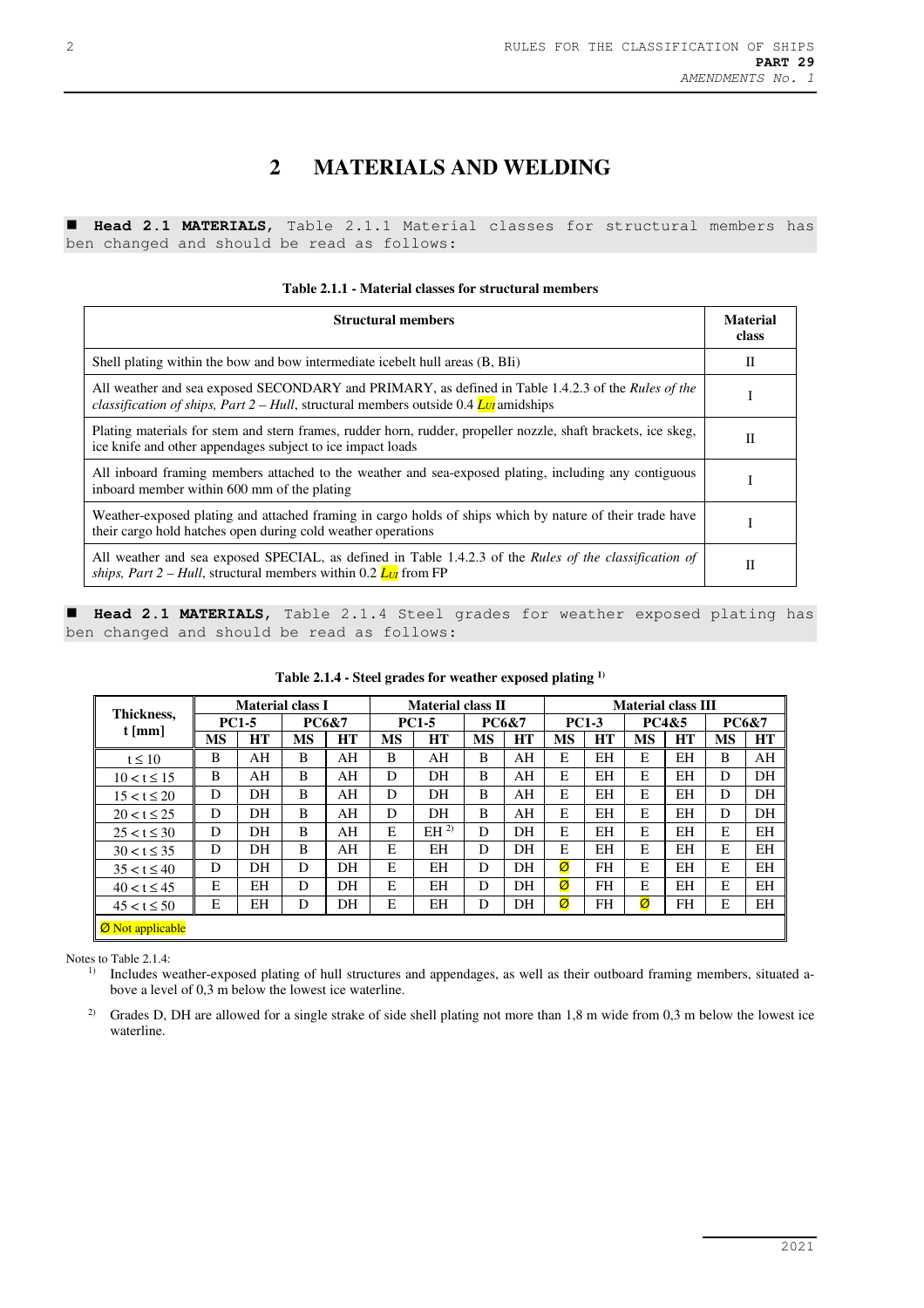### **3 SHIP STRUCTURE AND HULL EQUIPMENT**



**Figure 3.2.1.1 Hull area extents** 

 **Head 3.2 HULL AREAS**, item 3.2.1.4 is partly changed and should be read as follows:

**3.2.1.4** Fig. 3.2.1.1 notwithstanding, the aft boundary of the Bow region need not be more than 0.45  $L_{U}$  aft of the fore side of the stem at the intersection with the upper ice waterline (UIWL).

 **Head 3.2 HULL AREAS**, item 3.2.1.7 is partly changed and should be read as follows:

**3.2.1.7** Figure 3.2.1.1 notwithstanding, if the ship is as-signed the additional notation "Icebreaker", the forward boundary of the stern region is to be at least  $0.04$  *L<sub>UI</sub>* forward of the section where the parallel ship side at the upper ice waterline (UIWL) ends.

 **Head 3.3 DESIGN ICE LOADS**, item 3.3.2.1.3 is partly changed and should be read as follows:

**3.3.2.1.3** The Bow area load characteristics for bow forms defined in 3.3.1.5 are determined as follows: (a) Shape coefficient, *fai*, is to be taken as

> $fa_i = \text{minimum} (fa_{i,1} : fa_{i,2} : fa_{i,3})$ where: *fai*,1 = (0.097 - 0.68 (*x* / *LUI* - 0.15)<sup>2</sup> ) · <sup>α</sup>*i* / (β′*i*) 0.5  $fa_{i,2} = 1.2 \cdot CF_F / (\sin{(\beta'_i)} \cdot CF_C \cdot D_U)^{0.64}$  $fa_{i,3} = 0.60$ (b) Force,  $F_i$ :  $F_i = fa_i \cdot C F_C \cdot D u^{0.64}$ , [MN]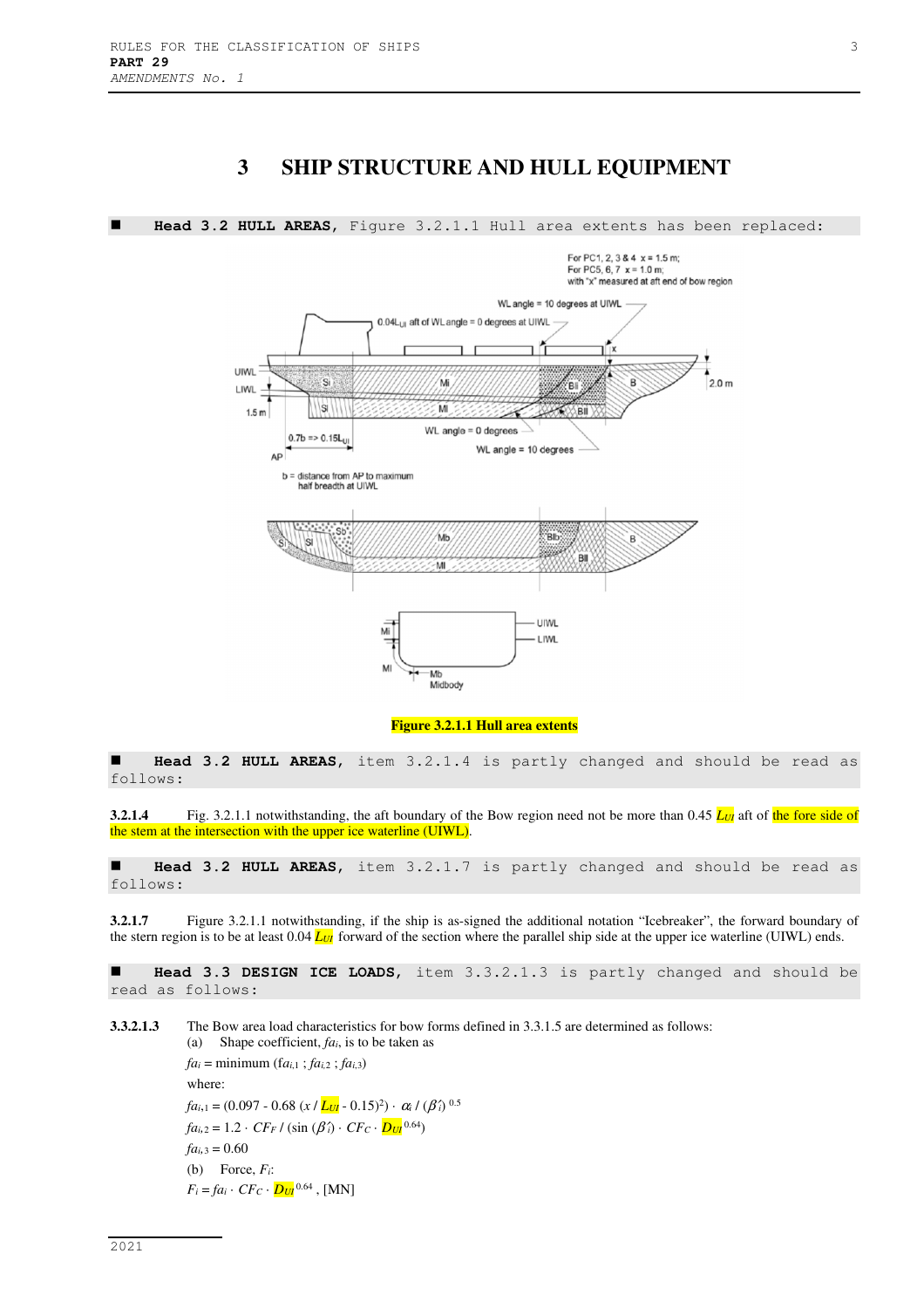(c) Load patch aspect ratio, *ARi*:  $AR_i = 7.46 \cdot \sin(\beta_i) \ge 1.3$ (d) Line load, *Qi*:  $Q_i = F_i^{0.61} \cdot C F_D / AR_i^{0.35}$ , [MN/m] (e) Pressure, Pi:  $P_i = F_i^{0.22} \cdot C F_D^2 \cdot AR_i^{0.3}$ , [MPa] where:  $i =$ sub-region considered

 $L_{UI}$  = length as defined in 1.2.7 [m]

 $x =$  distance from the fore side of the stem at the intersection with the upper ice waterline (UIWL) to station under consideration, [m]

- $\alpha$  = waterline angle, [°], see Fig. 3.3.2.1.1
- $\beta$ ' = normal frame angle, [°], see Fig. 3.3.2.1.1
- $D_{UI}$  = displacement as defined in 1.2.8, not to be taken less than 5 [kt]
- $CFC$  = crushing failure class factor from Table 3.3.2-1
- *CF<sup>F</sup>* = flexural failure class factor from Table 3.3.2-1
- $CF<sub>D</sub>$  = load patch dimensions class factor from Table 3.3.2-1

 **Head 3.3 DESIGN ICE LOADS**, item 3.3.2.1.4 is partly changed and should be read as follows:

**3.3.2.1.4** The Bow area load characteristics for bow forms defined in 3.3.1.6 are determined as follows:

(a) Shape coefficient, *fai*, is to be taken as:

*fa*<sub>*i*</sub> =  $\alpha$ <sup>*i*</sup> / 30

(b) Force, *F*:

 $F_i = fa_i \cdot CF_{CV} \cdot D_{UI}^{0.47}$ , [MN]

(c) Line load, *Q*:

 $Q_i = F_i^{0.22} \cdot CF_{QV}$ , [MN/m]

(d) Pressure, P:

 $P_i = F^{0.56} \cdot C F_{PV}$ , [MPa]

where:

- $i = sub-region considered$
- $\alpha$  = waterline angle [°], see Fig. 3.3.2.1.1;
- $D_{UI}$  = displacement as defined in  $1.2.8$ , not to be taken less than 5 [kt];
- $CF_{CV}$  = crushing failure class factor from Table 3.3.2-2;
- $CF_{QV}$  = line load class factor from Table 3.3.2-2;
- $CF_{PV}$  = pressure class factor from Table 3.3.2-2.

 **Head 3.3 DESIGN ICE LOADS,** item 3.3.2.2.1 is partly changed and should be read as follows:

**3.3.2.2.1** In the hull areas other than the bow, the force (*FNonBow*) and line load (*QNonBow*) used in the determination of the load patch dimensions (*bNonBow*, *wNonBow*) and design pressure (*Pavg*) are determined as follows:

(a) Force, *FNonBow*:  $F_{NonRow} = 0.36 \cdot C F_C \cdot DF$ , [MN] (b) Line Load, *QNonBow*:  $Q_{NonRow} = 0.639 \cdot F_{NonRow}^{0.61} \cdot CF_D$ , [MN/m] where: *CF<sup>C</sup>* = crushing force class factor from Table 3.3.2-1 *DF* = ship displacement factor  $=$   $D_{UI}^{0.64}$ , if  $D_{UI} \leq C F_{DIS}$  $= CF_{DIS}^{0.64} + 0.10 \cdot (D_{UI} - CF_{DIS}),$  if  $D_{UI} > CF_{DIS}$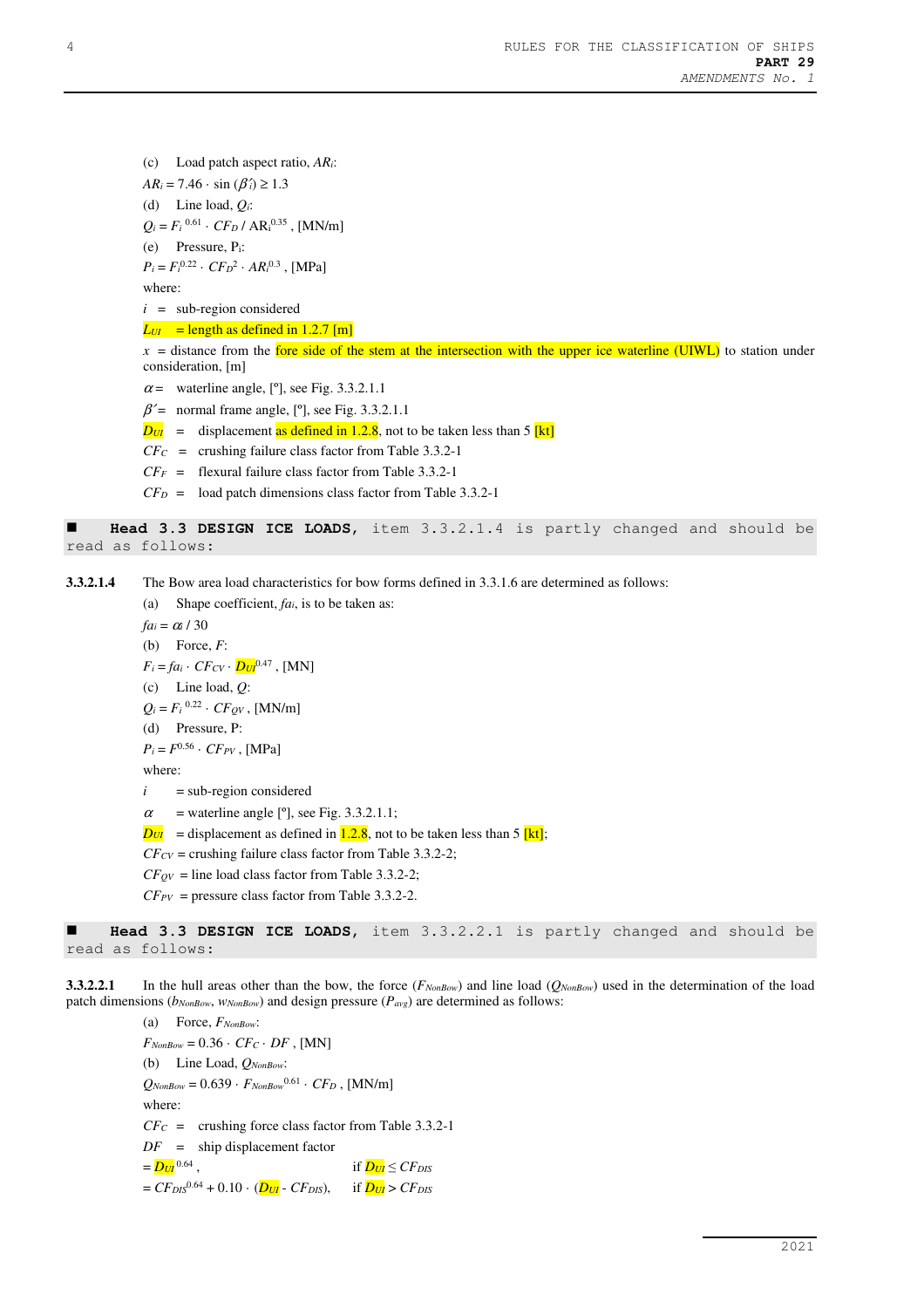$D_{UI}$  = displacement as defined in 1.2.8, not to be taken less than 10 [kt]

- *CFDIS* = displacement class factor from Table 3.3.2-1
- *CFD* = load patch dimensions class factor from Table 3.3.2-1

 **Head 3.9 LONGITUDINAL STRENGTH**, item 3.9.2.1 is partly changed and should be read as follows:

**3.9.2.1** The design vertical ice force at the bow,

*FIB*, is to be taken as

 $F_{IB}$  = minimum ( $F_{IB,I}$ ;  $F_{IB,2}$ ), [MN]

where:

 $F_{IB,I} = 0.534 \cdot K I^{0.15} \cdot \sin^{0.2}(\gamma_{stem}) \cdot (\frac{D_{UI}}{K h})^{0.5} \cdot CF_L$ , [MN]

 $F_{IB,2} = 1.20 \cdot CF_F$ , [MN],

- $K_I$  = indentation parameter =  $K_f$  /  $K_h$ ,
- a) for the case of a blunt bow form
- $K_f$  = (2·*C*· $B_{UI}$ <sup>1-*eb*</sup> /(1 + *eb*))<sup>0.9</sup>·tan(*γstem*)<sup>-0.9·(1 + *eb*)</sup>
- b) for the case of wedge bow form  $(a_{\text{stem}} < 80^{\circ})$
- $e_b = 1$  and the above simplifies to

 $K_f$  = (tan  $\alpha_{stem}$ ) / tan<sup>2</sup>( $\gamma_{stem}$ ))<sup>0.9</sup>

- $K_h = 0.01 \cdot A_{wp}$ , [MN/m],
- *CFL* = longitudinal strength class factor from Table 3.1.2.1
- $e<sub>b</sub>$  = bow shape exponent which best describes the waterplane (see Fig. 3.9.2.1-1 and 3.9.2.1-2)
	- = 1.0 for a simple wedge bow form
	- = 0.4 to 0.6 for a spoon bow form
	- = 0 for a landing craft bow form

An approximate  $e_b$  determined by a simple fit is acceptable.

*γstem* = stem angle to be measured between the horizontal axis and the stem tangent at the upper ice waterline, [º], (buttock angle as per Fig. 3.3.2.1.1 measured on the centreline)

*αstem* = waterline angle measured in way of the stem at the upper ice waterline (UIWL), [º], (see Fig. 3.9.2.1-1)

- $C = 1 / (2 \cdot (L_B / B_{ui})^{eb})$
- $B_{UI}$  = moulded breadth corresponding to the upper ice waterline (UIWL), [m]

 $L_B$  = bow length used in the equation

- $y = B_{UI} / 2 \cdot (x/L_B)^{eb}$ , [m], (see Fig. 3.9.2.1-1 and 3.9.2.1-2)
- $D_{UI}$  = displacement as defined in 1.2.8 not to be taken less than 10 **[kt]**
- $A_{wp}$  = waterplane area corresponding to the upper ice waterline (UIWL),  $[m^2]$
- $CF_F$  = flexural failure class factor from Table 3.1.2.1

**Head 3.9 LONGITUDINAL STRENGTH**, Figure 3.9.2.1-1 is changed:



**Figure 3.9.2.1-1 Bow shape definition**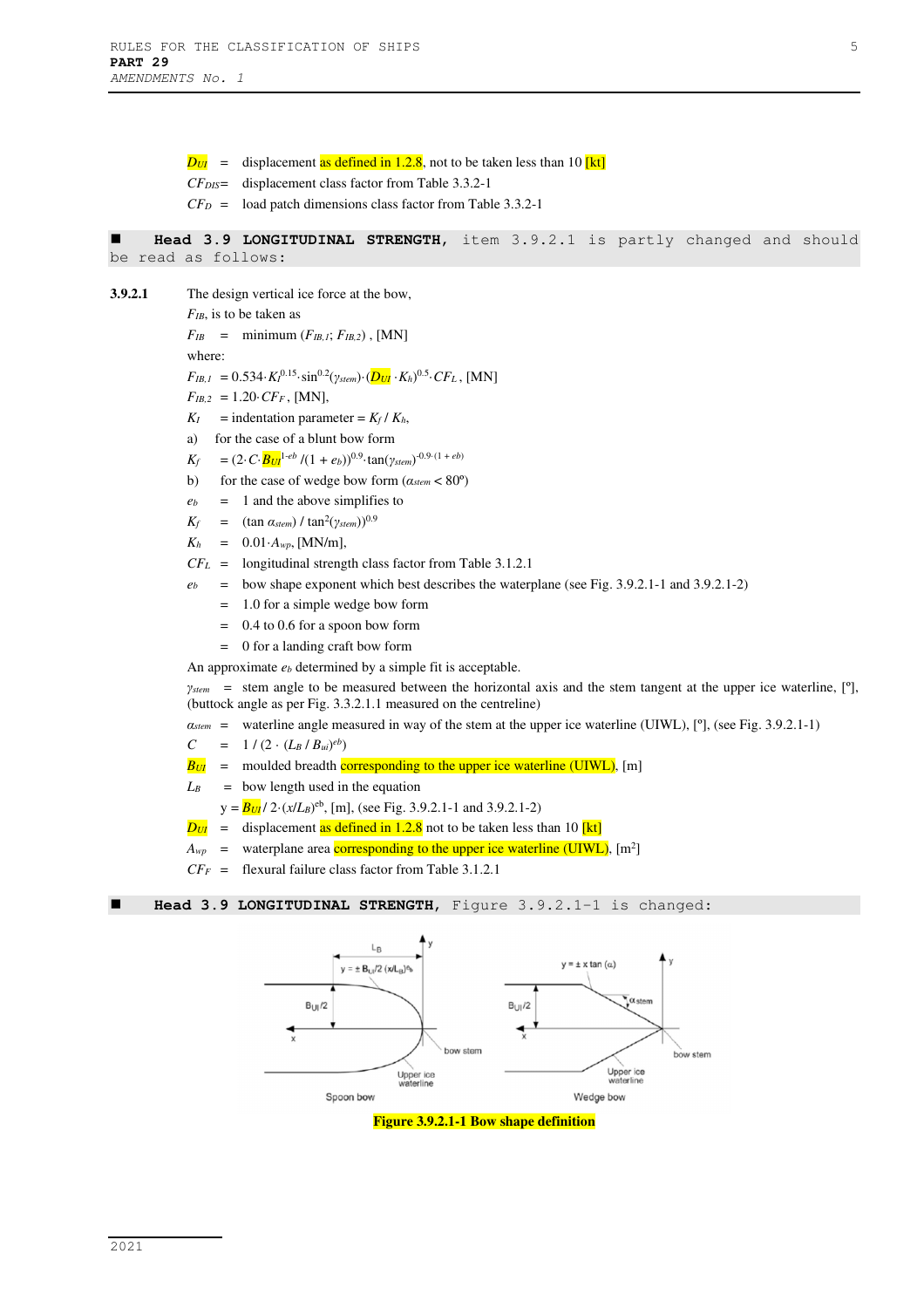**Head 3.9 LONGITUDINAL STRENGTH**, title of the Figure 3.9.2.1-2 is renamed as be read as follows:



**Head 3.9 LONGITUDINAL STRENGTH**, Figure 3.9.2.1-2 has been changed:



**Figure 3.9.2.1-2 Illustration of eb effect on the bow shape**  $B_{UI} = 20$  **and**  $Lb = 16$ 

 **Head 3.9 LONGITUDINAL STRENGTH**, item 3.9.3.1 is partly changed and should be read as follows:

**3.9.3.1** The design vertical ice shear force,  $F_I$ , along the hull girder is to be taken as:

 $F_I = C_f \cdot F_{IB}$ , [MN]

where:

- $C_f$  = longitudinal distribution factor to be taken as follows:
- (a) Positive shear force
- $C_f$  = 0.0 between the aft end of  $L_{U}$  and 0.6  $L_{U}$  from aft
- $C_f$  = 1.0 between 0.9  $L_{UI}$  from aft and the forward end of  $L_{UI}$
- (b) Negative shear force
- $C_f$  = 0.0 at the aft end of  $L_{U}$
- $C_f$  = 0.5 between 0.2  $L_{U}$  and 0.6  $L_{U}$  from aft
- $C_f$  = 0.0 between 0.8  $L_U$  from aft and the forward end of  $L_U$

Intermediate values are to be determined by linear interpolation.

```
 Head 3.9 LONGITUDINAL STRENGTH, item 3.9.4.1 is partly changed and should 
be read as follows:
```
**3.9.4.1** The design vertical ice bending moment, *MI*, along the hull girder is to be taken as:

*M*<sub>*I*</sub> = 0.1 · *C*<sub>*m*</sub> · *<i>L<sub>UI</sub>* · sin<sup>-0.2</sup> (*γstem*) · *F<sub>IB</sub>* , [MNm]

where:

- $L_{UI}$  = length as defined in 1.2.7, [m]
- *γstem* = as given in 3.9.2.1
- $F_{IB}$  = design vertical ice force at the bow, [MN]
- $C_m$  = longitudinal distribution factor for design vertical ice bending moment to be taken as follows:
- $C_m$  = 0.0 at the aft end of  $L_{U}$
- $C_m$  = 1.0 between 0.5  $L_{U}$  and 0.7  $L_{U}$  from aft
- $C_m = 0.3$  at 0.95  $L_{UI}$  from aft
- $C_m$  = 0.0 at the forward end of  $L_{U}$

Intermediate values are to be determined by linear interpolation.